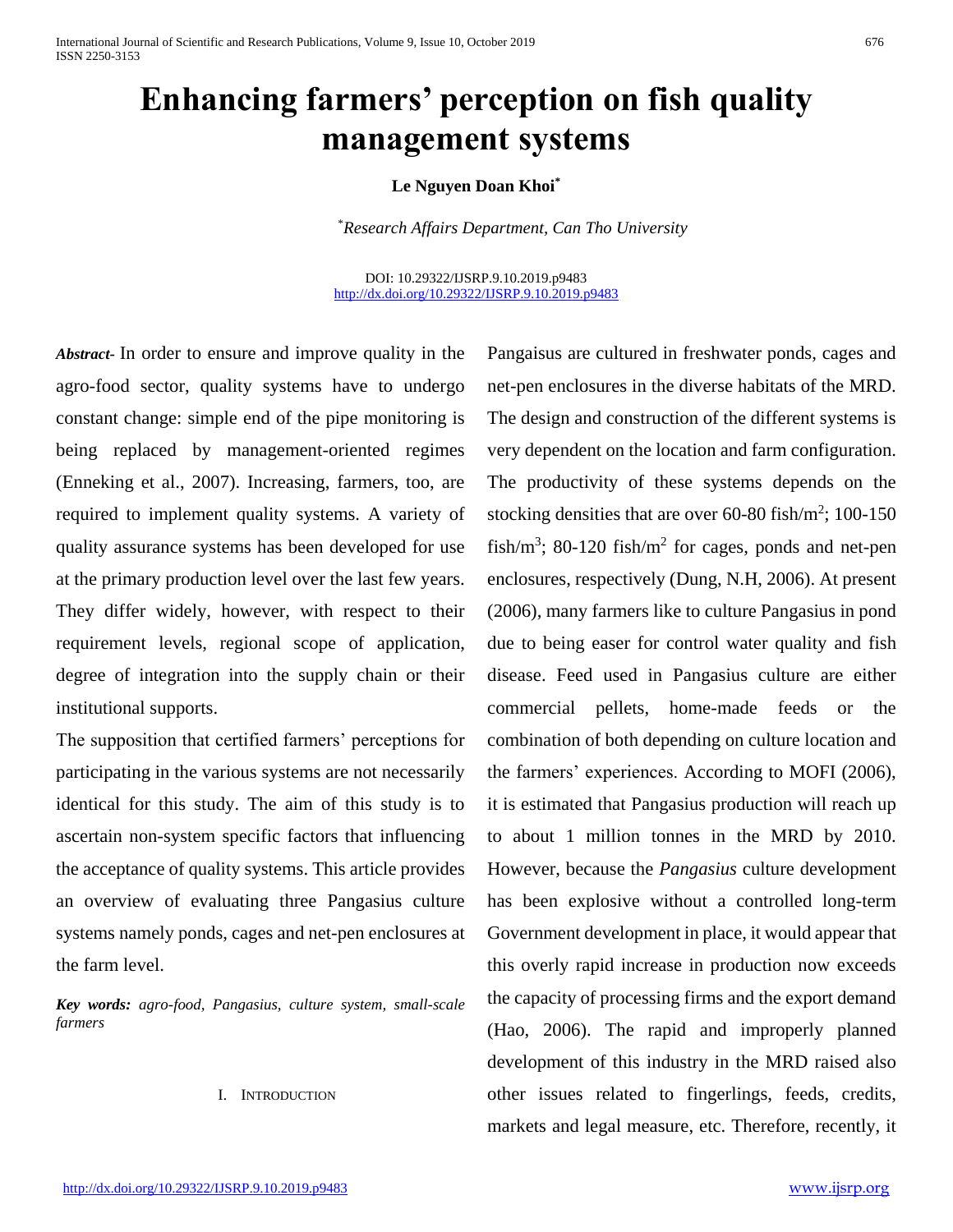was recommended that Pangasius production should not exceed 600,000 tones by the year of 2010 (VASEP, 2007).

## II. IDENTIFY, RESEARCH AND COLLECT IDEA *Ponds farming*

The use of ponds for Pangasius culture is dominating and is increasing rapidly (figure 1). Ponds range between 350 and 10,000  $m<sup>2</sup>$ and larger farms may operate several ponds at the same time, however, the majority of the Pangasius are produced in small-scale ponds, in systems of great diversity (own survey, 2007)

The ponds are designed rather simply without water storage or reservoir. Water is exchanged continuously during the culture period by pumping from the river and water quality control is easier than in open systems like cage and pen. However, the same canal is often used for water discharge and supply.

There is no water discharge treatment, which increases river pollution and disease transmission. After every harvest time, the accumulated waste on the pond bottom is often removed and either released into the river or treated and used for agriculture fertilisation or to reinforce the pond banks (own survey, 2007). In most places pond culture is not yet been planned. Ponds are located near river banks and islands with an average distance to river bank of around 30-50 m, however, in some cases, the

pond is far away from the nearest water source which leads to difficulties in water exchange and fish quality control

## *Cages farming*

Open systems, like floating cages are designed to keep a continuous water exchange environment by utilize as much as possible the river water current. In comparison with ponds, cages allow higher fish densities and have a higher productivity. Cages vary from  $100 -$ 1500 m<sup>3</sup> and are normally submerged in the river close to the riverbank. The distance between cages is very near, i.e. 2-3 m (if the cages belong to one household) and 5-10 m (if the cages belong to different households). The density of cages is especially high in the area where there is strong water current. A disadvantage of cage culture is that they also produce more waste than ponds systems as uneaten feed and faeces are directly drifted away with the water current. (own survey, 2007)

Moreover, cage culture requires a relative high initial capital investment, hence, this type of culture system is mainly applied by the rich farmers in the past. Now, the Pangaisus cage trends to decrease and disappear in the future due to some issues that will be explained below in the case studies (Expert discussion, 2007)

*Net – pen enclosures farming*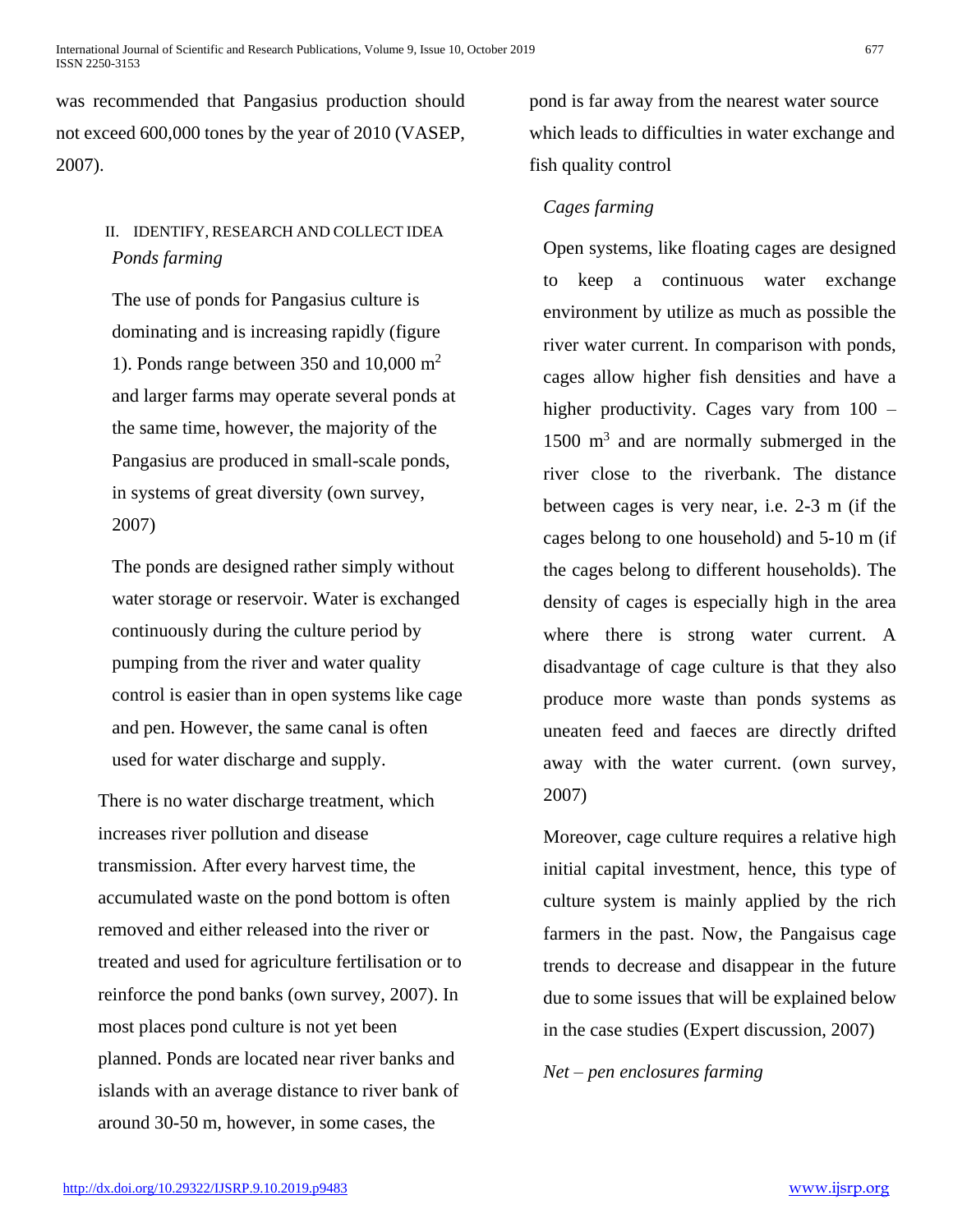Pen culture is another potential system for Pangasius culture. The pen is a fixed enclosure built on the river embankment, in which the bottom is the bed of the water body. There are several common points between the two systems cage and pen culture especially in the environmental set-up of both systems, affecting site selection and culture operations. However, pen is more cost-saving than cage. The reason for the cost-saving aspect of the pen compared to cages is lower feed losses: part of the feed is likely to be lost uneaten, and drifted away in the current, but the loss here would be less than in floating cages, as much of it sinks to the bottom of the river, and can be eaten by the Pangasius which is a bottom feeder. Because of these characteristics, pens are now a popular alternative to cages for Pangasius culture. To culture in enclosures, nets or fences are used to isolate a section of the river, starting from the riverbank. The ground of the enclosure is the river floor, which contributes to the reduced need for construction material. These factors explain the growing popularity of production in enclosures. Figure 1 shown the development of Pangasius culture systems in the MRD



1997 1999 2001 2003 2004 2005

*Figure 1:* Development of Pangasius culture production systems 1997-2005 in the MRD (VASEP, 2006).

#### **Comparisons of Pangasius culture systems**

| <b>Description</b>                               | Pond                                    |                         |  |
|--------------------------------------------------|-----------------------------------------|-------------------------|--|
| - Stocking density                               | 60 - 80 fish/ $m^2$                     | $100 - 150$ fis         |  |
| - Fingerlings size                               | 2-2.5 cm                                | $2.5 - 3.0$ cm          |  |
| - Farming cycle                                  | 6 months                                | $7 - 8$ months          |  |
| - FCR                                            | 2.5                                     | $3.0 - 3.2$             |  |
| - Feeds                                          | Home-made feeds $+$<br>commercial feeds | Home-made<br>commercial |  |
| - Yield                                          | $250 - 300$ tonnes/ha                   | $100 - 120$ kg          |  |
| $C_{\text{out}}$ $\sim$ $N \Lambda$ CED $\Omega$ |                                         |                         |  |

Source: VASEP, 2006

## III. RESULTS AND FINDINGS

### *3.1 Evaluation of the three culture systems*

Reasons for participating

managelne H<sup>e</sup>weighs strongest (40%), followed Cage by safeguarding of sales potential (32%).<br>
Pond At the beginning of the interview, interviewees were asked a closed question requiring them to select one out of four motives for participating in the respective system. Figure 2 show that for pond farming, the safeguarding of sales potential (52%) and product image gains (35%) are important reason for participation. As regards the cage farming, higher sale revenue (41%) and product image gain (31%) are the main motivating forces. For the net-pen enclosure farming, it is more efficient farm

<u>[www.ijsrp.org](http://ijsrp.org/)</u>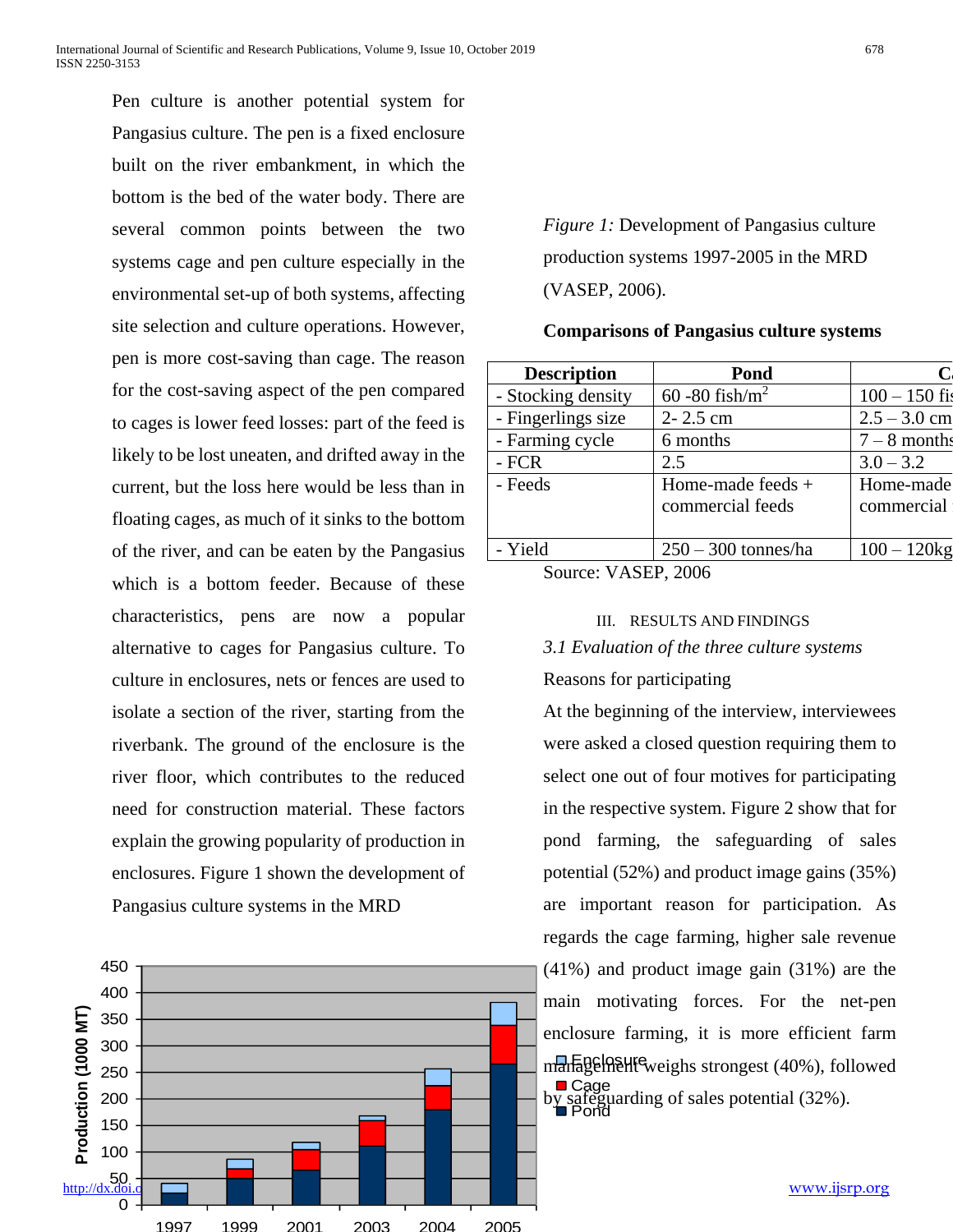

Figure 2: Main reasons for participating quality systems (own computations, 2007)

3.2 Strengths and weaknesses of fish culture systems

An open question regarding the strengths and weaknesses of the fish culture systems offered interviewees an opportunity to mention and include aspects of their own not investigated by the closed questions. At the same time, the answer provided an initial assessment of the fish culture systems.

To some extent, the strengths ascertained in this way varied quite considerably from the system to system. Table 7 shows the five most frequent responses for each system. Regarding of cage and net-pen enclosure culture systems, the most prominent criteria are largely matching, e.g. the safeguarding of sales potential, greater transparency, increase product image higher sales revenues. These aspects are furthersupplemented by positive assessment  $\overline{ot}$ 

documentation and quality control. In contrast, the pond farming system underscored systematic documentation as a key factor. Observance of all valid statutory requirements, more efficient and transparent farm 31 management and the system administration services were seen as positive aspects. Although structured documentation was seen as Pond farming Cage farming Cage farming cage farming a positive factor in all systems, market information – related benefits are the main criteria with respect to the cage and net-pen enclosure systems, whereas with pond farming system, farm management advantages tend to play more important role.

With respect to system weaknesses, participate in the cage and net-pen enclosure systems, largely agreed that the additional time and documentation effort without commensurate financial reward (i.g. higher prices) was a negative effect of system participation. The main weakness according to the pond farming system was lack of financial reward. Cage and net-pen enclosure quality systems were frequently seen as too theoretical and impracticable. The pond farming system participants also criticized the lack of effective practicable. The weaknesses of fish culture systems can be seen in table 8 **Reasons for participating**<br>  $\frac{1}{2}$  states and the systematic documentation as a key factor.<br>  $\frac{1}{2}$  states and the system administration converges full valid statutory requirements,<br>  $\frac{1}{2}$  conservance of all va

*Table 7: Strengths of fish culture systems (own computations)*

|     | <b>Ranking</b>            | <b>Strength</b>                   |
|-----|---------------------------|-----------------------------------|
|     | nd<br>Pond farming system |                                   |
| er  |                           | Systematic, complete documenta    |
|     |                           | Observance of all valid statutory |
| റ്ന |                           |                                   |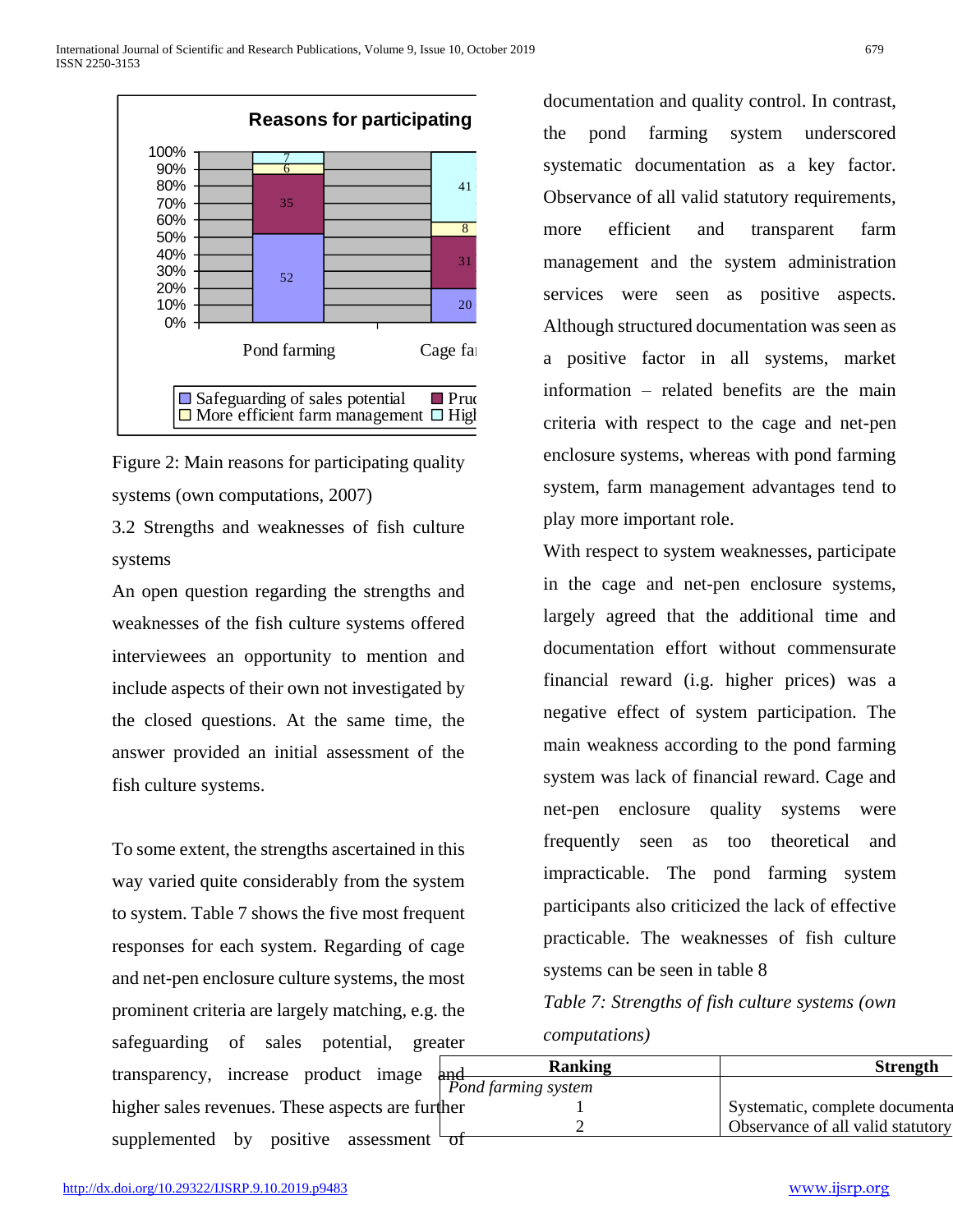|                                                     | More efficient farm managernsure their continued participation in the increasingly                                   |  |
|-----------------------------------------------------|----------------------------------------------------------------------------------------------------------------------|--|
|                                                     | Improved quality control transparency                                                                                |  |
|                                                     | Services provided by input suppliers <sup>'</sup> international quality standards in trading                         |  |
| Cage farming system                                 | Safeguarding of sales potential vironment for aquatic products. <sup>18</sup> furthermore,                           |  |
|                                                     | Transparency/product image gains                                                                                     |  |
|                                                     | Safeguarding of prices/highen antagement and assured will be more effective when                                     |  |
|                                                     |                                                                                                                      |  |
|                                                     | External control/quality control.<br>Documentation/traceability decision makers understand the norms, traditions and |  |
|                                                     | motives of the farmers. The results of this study show                                                               |  |
| Net-pen enclosure farming system                    |                                                                                                                      |  |
|                                                     | Safeguarding of sales potenthat quality management systems are post generally                                        |  |
|                                                     | Transparency/product image gained by fish farmers because of higher costs or                                         |  |
|                                                     | Higher sales revenues                                                                                                |  |
|                                                     | Documentation/traceability organizational effort. Effciency improver thents, gain in                                 |  |
|                                                     | Cross-chain quality assurance                                                                                        |  |
| image and sales may compensate for costs associated |                                                                                                                      |  |

with the introduction of quality systems. As such, higher demands may even motivate farmers to continue

participating in quality systems. The possibility of

*Table 8: Weaknesses of fish culture systems* 

*(own computations)*

| <b>Ranking</b>                   | <b>Strength</b> proving acceptance of the quality assurance systems                                                                           |  |
|----------------------------------|-----------------------------------------------------------------------------------------------------------------------------------------------|--|
| Pond farming system              | by an add-on quality management module should                                                                                                 |  |
|                                  | Documentation effort/bureaucracy<br>18                                                                                                        |  |
|                                  | thexafors also him vertigated. Finally, farmers must be                                                                                       |  |
|                                  | No additional revenues/no acknowledgement<br>Convinced of the benefits of any quality<br>Binding contracts with processing firms<br>assurance |  |
|                                  |                                                                                                                                               |  |
|                                  | system.Additional costs<br>8                                                                                                                  |  |
| Cage farming system              |                                                                                                                                               |  |
|                                  | 17<br>No additional revenues/inadequate financial reward                                                                                      |  |
|                                  | Cut-off data control too imprecise<br>9                                                                                                       |  |
|                                  | Lack of advices at quality controls<br>8                                                                                                      |  |
|                                  | Too theoretical/too complex<br>h.                                                                                                             |  |
|                                  | Obligation to purchase plans                                                                                                                  |  |
| Net-pen enclosure farming system |                                                                                                                                               |  |
|                                  | No additional revenues/inadequate <b>Brank</b> iaKeWaPd (2007), Vietnamese Pangasius                                                          |  |
|                                  |                                                                                                                                               |  |
|                                  | Documentation effort/duplications<br>Industry – Current practices, developments and<br>Lack of advices at quality controls                    |  |
|                                  | implication for opportunities for export to the                                                                                               |  |
|                                  | Impracticable/inefficient                                                                                                                     |  |
| European Union                   |                                                                                                                                               |  |

## V. CONCLUSION

Involvement of farmers is a prerequisite for sustainable management of the sector. The Vietnamese Pangasius industry is characterized by hundreds of thousands of farmers. The large number of small-scale producers in Vietnam could be at a particular disadvantage, and special measures will most probably be necessary to

- Chinh, N., (2005), *Evaluation of veterinary drugs used in the intensive Pangasius cultured in Angiang and Cantho provinces*, master thesis, College of Aquaculture and Fisheries, Can Tho University
- Crumlish, M., Dung, T. T., Turnbull, J F., Ngoc, N. T N. and Ferguson H. W. (2002).